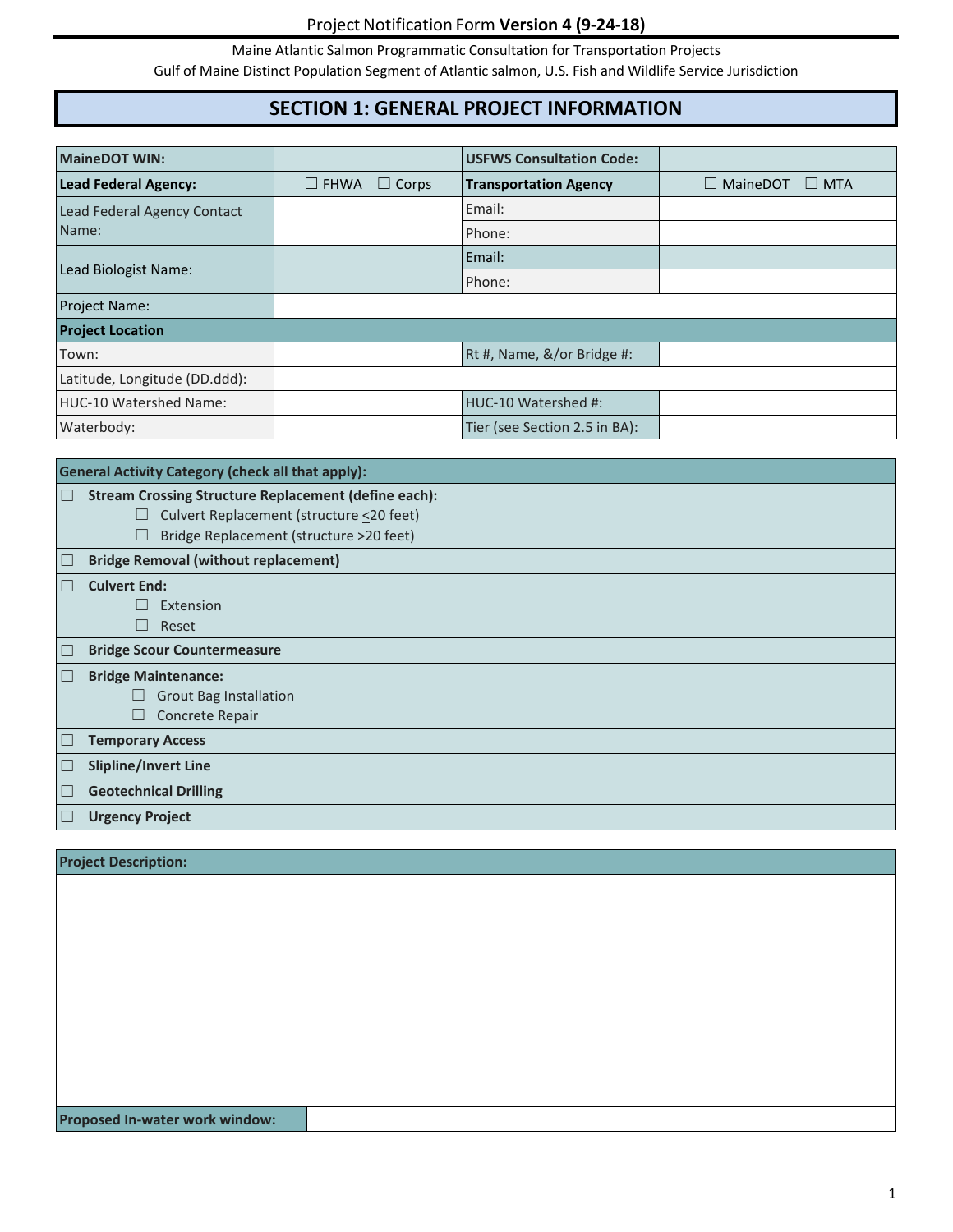Maine Atlantic Salmon Programmatic Consultation for Transportation Projects

| Project Site Characteristics: Please note these characteristics may result in exclusions from Programmatic Consultation |                                                                                                                     |                                                                                       |           |                                                                           |
|-------------------------------------------------------------------------------------------------------------------------|---------------------------------------------------------------------------------------------------------------------|---------------------------------------------------------------------------------------|-----------|---------------------------------------------------------------------------|
| <b>ATS Presence</b> (attach additional info, such as correspondence if confirmed by an agency):                         |                                                                                                                     |                                                                                       |           | $\Box$ Likely<br>$\Box$ Unknown but potentially<br>$\Box$ Highly Unlikely |
| $\Box$                                                                                                                  | Confirmed by USFWS/DMR/IFW/MaineDOT Data                                                                            |                                                                                       | Comments: |                                                                           |
| $\Box$                                                                                                                  | Project area is accessible to ATS, no data available                                                                |                                                                                       |           |                                                                           |
| $\Box$                                                                                                                  | Downstream barrier                                                                                                  |                                                                                       |           |                                                                           |
|                                                                                                                         | $\Box$ Eggs $\Box$ Alevin $\Box$ Parr $\Box$ Smolt $\Box$ Adult<br>(check only if expected, address in comment box) |                                                                                       |           |                                                                           |
| <b>Spawning Habitat Presence:</b><br>$\Box$ No                                                                          |                                                                                                                     | $\Box$ Yes (If yes, refer to BO for additional requirements/exclusions) & AMMs 12, 13 |           |                                                                           |
| $\Box$                                                                                                                  | Mapped                                                                                                              | Date:                                                                                 | Comments: |                                                                           |
| $\Box$                                                                                                                  | On-site survey                                                                                                      | Date:                                                                                 |           |                                                                           |
| <b>Holding Pools Presence:</b><br>$\Box$ No                                                                             |                                                                                                                     | $\Box$ Yes (If yes, refer to BO for additional requirements/exclusions) & AMMs 12, 13 |           |                                                                           |
| ⊔                                                                                                                       | On-site survey                                                                                                      | Date:                                                                                 | Comments: |                                                                           |
| $\Box$                                                                                                                  | <b>DMR Coordination</b>                                                                                             | Date:                                                                                 |           |                                                                           |
| <b>Clay Substrate Present:</b><br>$\Box$ Yes $\Box$ No                                                                  |                                                                                                                     |                                                                                       |           |                                                                           |

| <b>Early Coordination with</b><br>USFWS: |                        | $\Box$ Yes<br>$\Box$ No |           |
|------------------------------------------|------------------------|-------------------------|-----------|
|                                          | <b>Site Visit</b>      | Date:                   | Comments: |
| Е                                        | <b>Monthly Meeting</b> | Date:                   |           |
|                                          | Email Correspondence   | Date:                   |           |

| Will the project result in<br>beneficial impacts?                                                                                                                          | $\triangle$ Yes<br>$\Box$ No |  |
|----------------------------------------------------------------------------------------------------------------------------------------------------------------------------|------------------------------|--|
| Number of modeled upstream Habitat Units restored (or upstream   Comments:<br>miles to next barrier if no modeled habitat) with stream crossing<br>replacement or removal: |                              |  |
| Other benefits:                                                                                                                                                            |                              |  |

| <b>Action Area Extent</b> |  |
|---------------------------|--|
| Comment:                  |  |
|                           |  |
|                           |  |
|                           |  |
|                           |  |
|                           |  |
|                           |  |
|                           |  |
|                           |  |
|                           |  |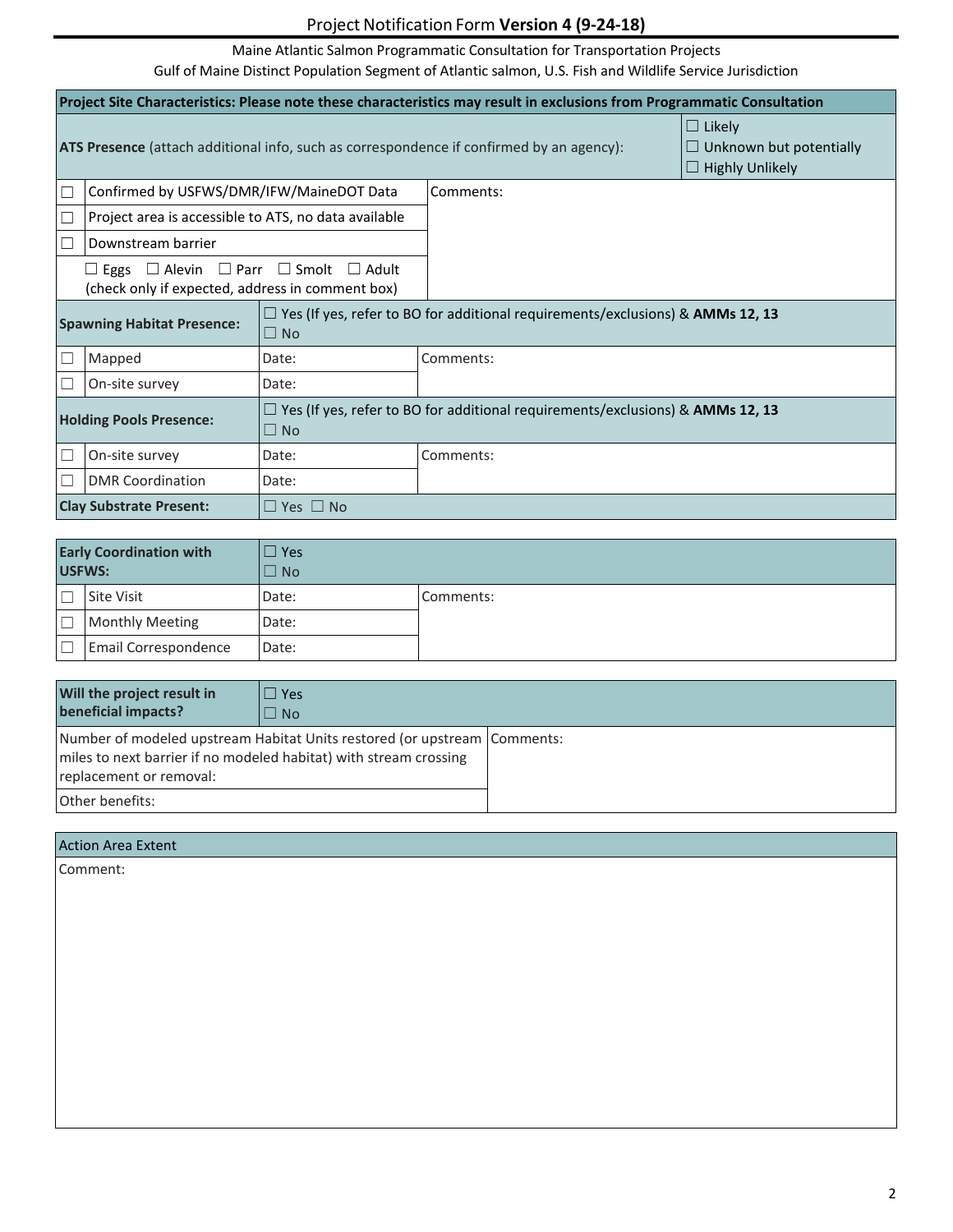#### Maine Atlantic Salmon Programmatic Consultation for Transportation Projects

| Other federal endangered species in project area:<br>If there is an effect to any of the below species or their designated critical habitat, a separate consultation request will be<br>prepared. This notification form will be attached to that consultation request. If the consultation request will utilize separate<br>programmatic consultations, both reporting forms will be packaged together. Projects that occur outside the known range or are<br>without suitable habitat for a species should be considered "no effect" determinations. This reasoning should be stated in the<br>comment box. |          |  |  |
|---------------------------------------------------------------------------------------------------------------------------------------------------------------------------------------------------------------------------------------------------------------------------------------------------------------------------------------------------------------------------------------------------------------------------------------------------------------------------------------------------------------------------------------------------------------------------------------------------------------|----------|--|--|
| Canada lynx or its designated critical habitat                                                                                                                                                                                                                                                                                                                                                                                                                                                                                                                                                                |          |  |  |
| Lead Federal Agency Determination:<br>$\Box$ No Effect<br>$\Box$ Individual Consultation                                                                                                                                                                                                                                                                                                                                                                                                                                                                                                                      | Comment: |  |  |
| <b>Northern Long-Eared Bat</b>                                                                                                                                                                                                                                                                                                                                                                                                                                                                                                                                                                                |          |  |  |
| Comment:<br>Lead Federal Agency Determination:<br>$\square$ No Effect<br>$\Box$ Streamlined 4(d) Consultation<br>$\Box$ FHWA Programmatic Consultation                                                                                                                                                                                                                                                                                                                                                                                                                                                        |          |  |  |
| <b>Rusty-Patched Bumblebee</b>                                                                                                                                                                                                                                                                                                                                                                                                                                                                                                                                                                                |          |  |  |
| Lead Federal Agency Determination:<br>$\square$ No Effect<br>$\Box$ Individual Consultation                                                                                                                                                                                                                                                                                                                                                                                                                                                                                                                   | Comment: |  |  |
| <b>Rufa Red Knot</b>                                                                                                                                                                                                                                                                                                                                                                                                                                                                                                                                                                                          |          |  |  |
| Lead Federal Agency Determination:<br>$\Box$ No Effect<br>$\Box$ Individual Consultation                                                                                                                                                                                                                                                                                                                                                                                                                                                                                                                      | Comment: |  |  |
| Are there any other federally listed species potentially affected by the Project?                                                                                                                                                                                                                                                                                                                                                                                                                                                                                                                             |          |  |  |
| $\square$ No<br>Comment (List species and attach additional relevant information):<br>$\Box$ Yes                                                                                                                                                                                                                                                                                                                                                                                                                                                                                                              |          |  |  |
|                                                                                                                                                                                                                                                                                                                                                                                                                                                                                                                                                                                                               |          |  |  |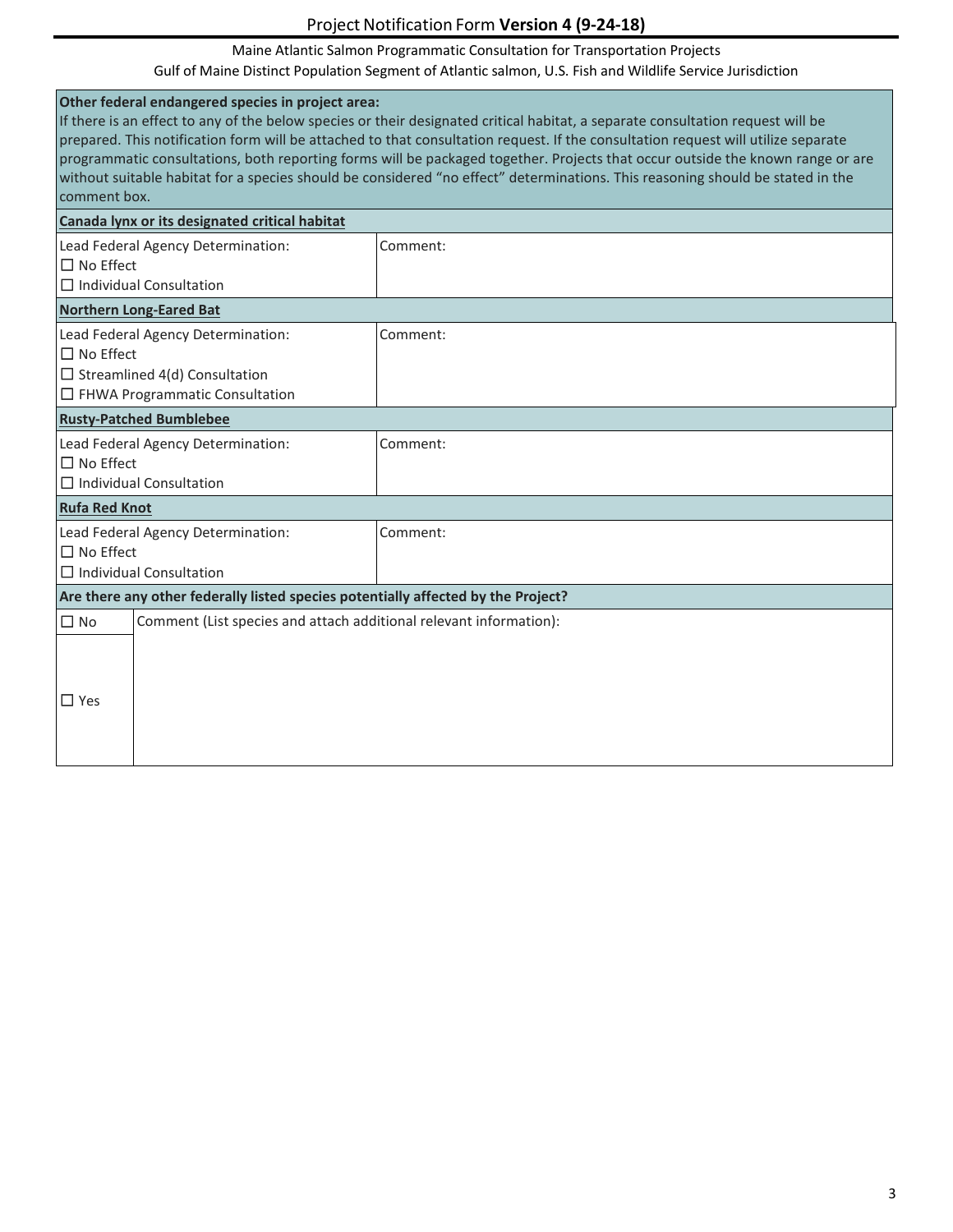Maine Atlantic Salmon Programmatic Consultation for Transportation Projects

Gulf of Maine Distinct Population Segment of Atlantic salmon, U.S. Fish and Wildlife Service Jurisdiction

#### **SECTION 2: GENERAL ACTIVITY CATEGORY DESIGN REQUIREMENTS**

*Check larger section heading if activity is proposed; confirm that design requirements for each activity will be met by checking sub boxes. AMMs are summarized to include general topic and applicability.*

#### ☐ **Stream Crossing Structure Replacements**

#### **Tier 1**

Minimum span 1.2 x BFW with Habitat Connectivity Design\*

☐ *\*If Habitat Connectivity Design cannot be used, Hydraulic Design may be eligible for programmatic consultation, but it requires early coordination with and approval by USFWS prior to submittal of Project Notification Form.*

#### **Tier 2**

 $\Box$  Minimum span 1.2 x BFW with Habitat Connectivity Design

☐ Minimum span 1.0 x BFW with Hydraulic or Habitat Connectivity Design **with Mitigation** [**AMM 59**]

**Additional Design Requirements for Rearing and Spawning Areas**

#### Rearing Habitat Present

 $\Box$  Bridge Replacements (piers and abutments) will not result in a net increase in in-water structure footprint [AMM 46]

Spawning Habitat Present

 $\Box$  Bridge Piers and abutments will not be placed in ATS spawning habitat [AMM 46]

| 10     | <b>B.</b> Bridge Removal (without replacement)                                              |
|--------|---------------------------------------------------------------------------------------------|
| $\Box$ | In-water portions of the bridge will be completely removed or cut flush below the substrate |
| $\Box$ | Are constructability assumptions in section 2.3.2 and Table 4 of BO applicable              |

|        | C. Culvert End Extension (in Tier 1 or 2)                                                                                                                                                                                                                                                                                                                                                                                                               |
|--------|---------------------------------------------------------------------------------------------------------------------------------------------------------------------------------------------------------------------------------------------------------------------------------------------------------------------------------------------------------------------------------------------------------------------------------------------------------|
| $\Box$ | Extensions will not exceed 8 feet total length (includes both upstream and downstream) and Mitigation is required [AMM 56]                                                                                                                                                                                                                                                                                                                              |
| $\Box$ | Minimal or no stream re-alignment proposed                                                                                                                                                                                                                                                                                                                                                                                                              |
| $\Box$ | <b>AMM 52:</b> -The width of the relocated channel will match that of the pre-existing width;<br>-Channel depths will match that of the pre-existing stream section;<br>-CSM will be placed along the bottom of the reconstructed stream channel to re-establish stream substrate; and<br>-Riprap placement in the stream will be minimized to that necessary for erosion/scour prevention and embedded<br>and covered with natural substrate material. |

| $\Box$ D. Culvert End Resets            |
|-----------------------------------------|
| $\Box$ No stream re-alignment necessary |

| $\Box$ | <b>Bridge Scour Countermeasures</b>                                                                                                                                                                                                                                                                                                             |
|--------|-------------------------------------------------------------------------------------------------------------------------------------------------------------------------------------------------------------------------------------------------------------------------------------------------------------------------------------------------|
| $\Box$ | <b>AMM 44:</b> Cable mats used for scour protection will be backfilled with a gravel-like material between the voids. Any larger<br>stones or streambed material excavated for the placement of the mats will then be distributed on top of the<br>countermeasures.                                                                             |
| $\Box$ | <b>AMM 61:</b> -Cable mats will be installed to match the existing channel contours;<br>-A low flow channel will be added to allow adequate water depths (~6 inches) during low flow periods; and<br>-Stream bed material and large rocks (greater than 1 foot in diameter) will be placed randomly back on top of the<br>scour countermeasures |
|        | <b>AMM 58: Mitigation proposed</b>                                                                                                                                                                                                                                                                                                              |
|        |                                                                                                                                                                                                                                                                                                                                                 |

|  | $\Box$ F. Temporary Access                                                      |
|--|---------------------------------------------------------------------------------|
|  | $\Box$ Temporary causeways will not be located in potential spawning habitat    |
|  | <b>AMM 31:</b> Causeway fill will not extend across >25% of BFW of stream/river |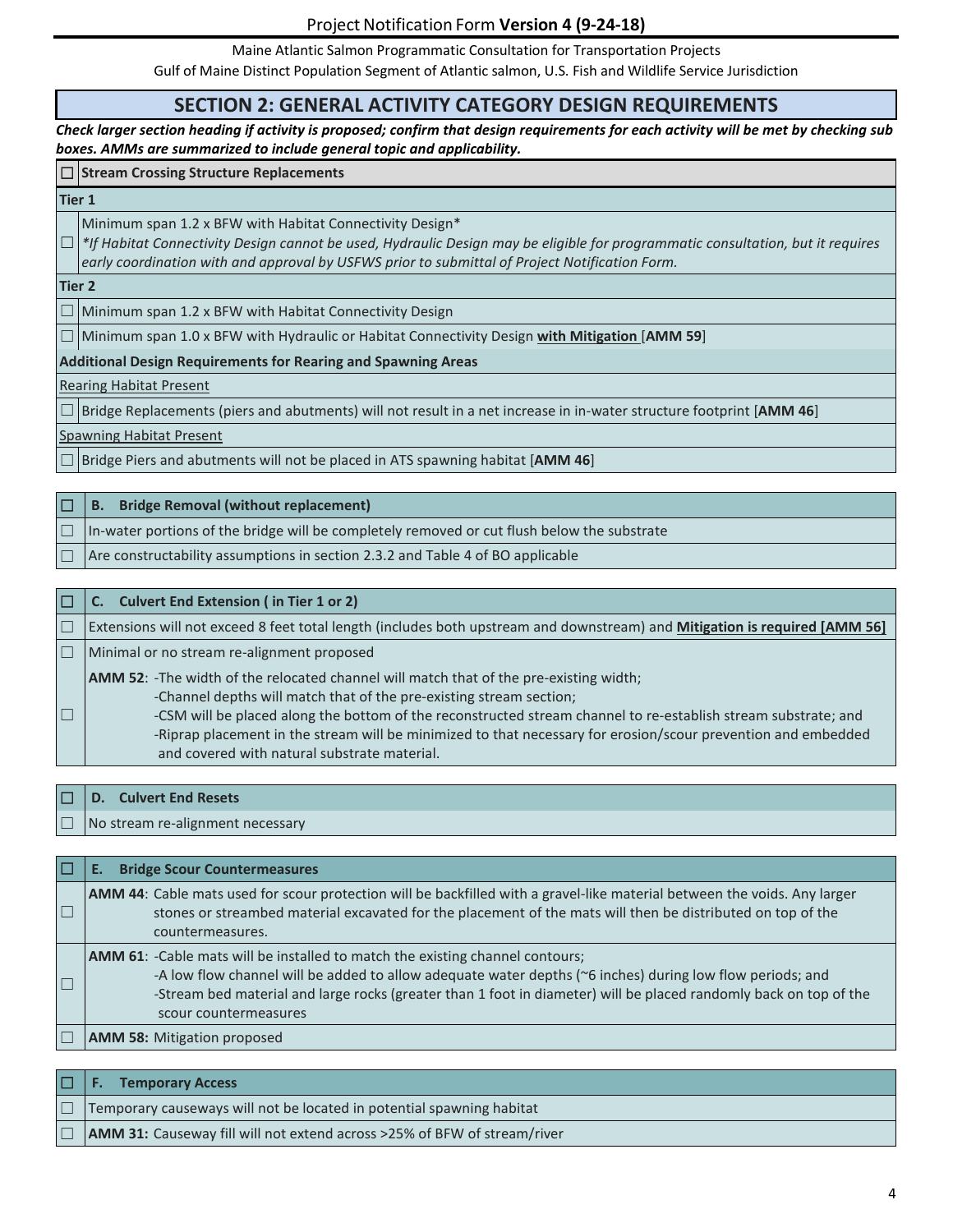Maine Atlantic Salmon Programmatic Consultation for Transportation Projects

| <b>Slipline/Invert Line</b><br>G.                                                                                                                                                                                                                             |
|---------------------------------------------------------------------------------------------------------------------------------------------------------------------------------------------------------------------------------------------------------------|
| Project is located in Tier 2 (slip/invert lines in Tier 1 areas not eligible for MAPS [See AMM 48])                                                                                                                                                           |
| <b>AMM 47:</b> Project will be designed to improve fish passage. Fish passage measures (potentially) include weirs inside and<br>outside of the crossing structures to ensure that water depths and velocities allow for fish passage at a range of<br>flows. |
| <b>AMM 60:</b> Mitigation required                                                                                                                                                                                                                            |

| H. Will any new roads longer than 0.5 miles in length be created as part of the action? |          |
|-----------------------------------------------------------------------------------------|----------|
| Yes [project is not eligible for MAPS-See AMM 11 for<br>explanation                     | Comment: |
|                                                                                         |          |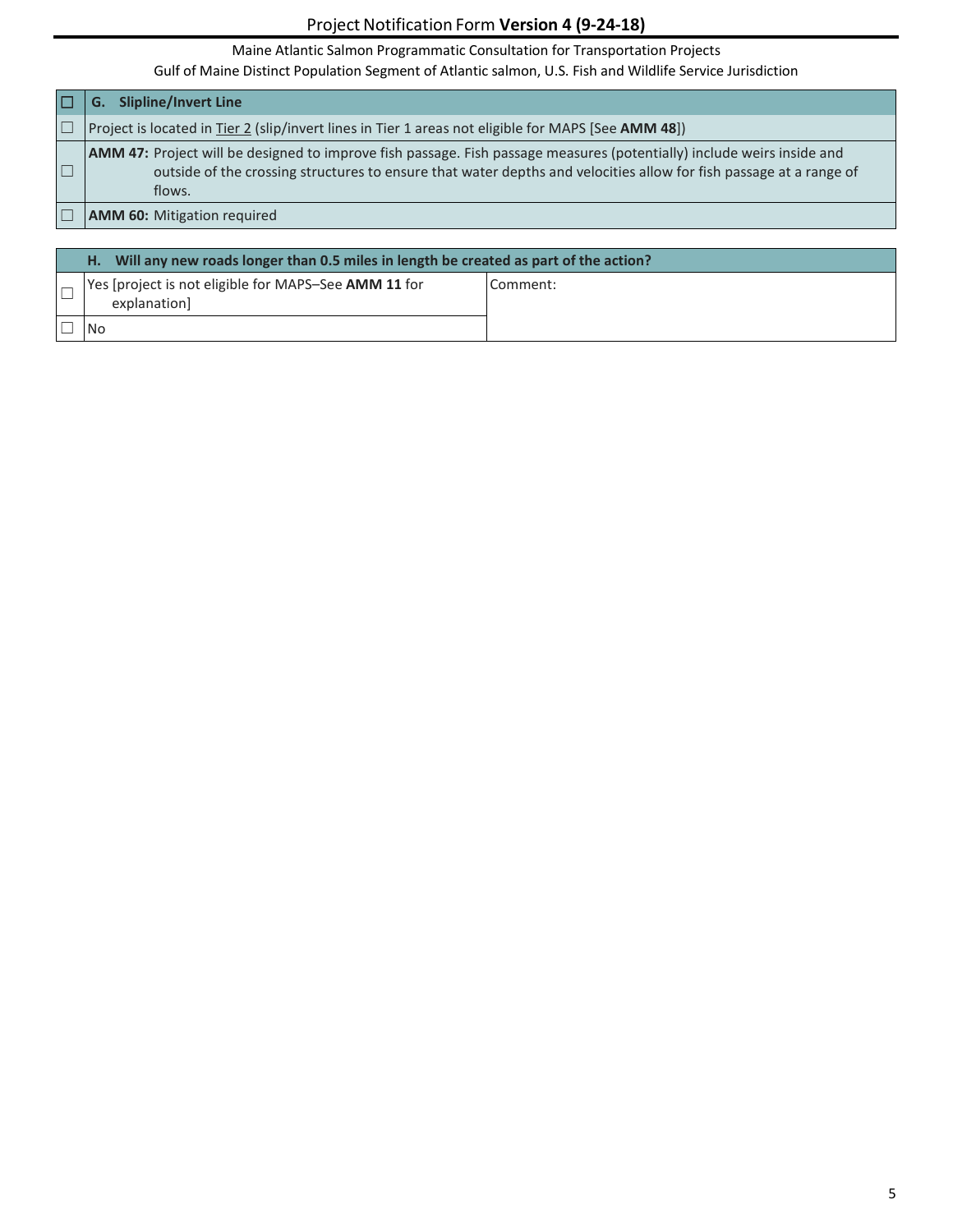Maine Atlantic Salmon Programmatic Consultation for Transportation Projects

Gulf of Maine Distinct Population Segment of Atlantic salmon, U.S. Fish and Wildlife Service Jurisdiction

## **SECTION 3: CONSTRUCTABILITY REQUIREMENTS**

#### *(Check larger section heading if activity is proposed; confirm that design requirements for each activity will be met by checking sub boxes). AMMs are summarized to include general topic and applicability. Refer to Appendix A of PBO or PBA for complete language for AMMs.*

| $\Box$                   | A. In-water work window                                                                                                                                                                    |  |
|--------------------------|--------------------------------------------------------------------------------------------------------------------------------------------------------------------------------------------|--|
| $\Box$                   | <b>AMM 1:</b> July 15-September 30                                                                                                                                                         |  |
|                          | $AMM$ 2: July 15-April 15<br>Bridge Replacement >20 feet and spawning areas not present                                                                                                    |  |
| $\Box$                   | AMM 12: May 1-September 30<br>Bridge Replacement >20 feet and spawning areas present<br>No turbidity, noise, direct effects, during spawning and egg incubation between October 1-April 30 |  |
|                          | <b>Other</b>                                                                                                                                                                               |  |
| $\overline{\phantom{a}}$ | Geotechnical Drilling (no temporary access)                                                                                                                                                |  |
|                          | Pile removal with turbidity curtain                                                                                                                                                        |  |
| $\Box$                   | Special circumstances with no ATS Presence<br>Comment:<br>USFWS Early Coordination and approval received<br>prior to submittal of Project Notification Form                                |  |

|                                                         | <b>B. Cofferdams and Bypass Systems (See User's Guide for Additional Guidance)</b>                                                                                                                 |
|---------------------------------------------------------|----------------------------------------------------------------------------------------------------------------------------------------------------------------------------------------------------|
|                                                         | <b>AMM 4:</b> All in-water excavation will be conducted within a cofferdam                                                                                                                         |
|                                                         | <b>AMM 15:</b> In streams with clay substrate, activities that disturb the substrate will be conducted inside of a sealed cofferdam.                                                               |
|                                                         | <b>AMM 17:</b> All in-stream work will take place inside of a cofferdam except: pile driving, clean riprap placement for temporary<br>causeways, bridge pier demolition, and geotechnical drilling |
| Additional cofferdam requirements where ATS are present |                                                                                                                                                                                                    |
|                                                         | <b>AMM 49:</b> Abutment demolitions with a hoe ram will occur inside of a dewatered cofferdam [or outside of the water].                                                                           |

#### *If Cofferdams and Bypass Systems are required, the following AMMs also apply:*

| $\Box$ | AMM 18: Suspended sediment treatment will follow the procedures described in Section 3.4.2 of the PBA "Dirty Water"<br>Treatment System.                                                                                                                                                                                                                                                                                                                                                                                                                                                                                                     |
|--------|----------------------------------------------------------------------------------------------------------------------------------------------------------------------------------------------------------------------------------------------------------------------------------------------------------------------------------------------------------------------------------------------------------------------------------------------------------------------------------------------------------------------------------------------------------------------------------------------------------------------------------------------|
| $\Box$ | <b>AMM 19:</b> For activities requiring bypass pumping in streams, stabilization techniques (such as sheets of poly) will be used to<br>protect the stream from scour caused by the high-water velocity coming from the hose(s) at the downstream end.                                                                                                                                                                                                                                                                                                                                                                                       |
| $\Box$ | AMM 20: Temporary bypass systems will utilize non-erosive techniques, such as pipe or a plastic-lined channel that will<br>accommodate the predicted peak flow rate during construction. These are reviewed as part of the contractor's<br>SEWPCP. Predicted peak flows are provided to the contractor in the bid documents; these values are derived from<br>the USGS regression (USGS 2015).                                                                                                                                                                                                                                               |
| Ē      | <b>AMM 22:</b> All cofferdams will be fully removed from the stream immediately following completion of in-water work,<br>minimizing delays due to high stream flows following heavy precipitation, so that fish and aquatic organism passage<br>are not restricted any longer than necessary. If a project is not completed and there will be substantial delays in<br>construction, cofferdams will be at least partially removed to allow passage of Atlantic salmon until construction<br>resumes. All areas of temporary bottom disturbance will be restored to their original contour and character upon<br>completion of the project. |
| $\Box$ | AMM 23: All cofferdams will be removed using techniques to minimize turbidity releases. This includes allowing for the slow<br>reintroduction of water into the work area and utilizing dirty water treatment systems for turbid water.                                                                                                                                                                                                                                                                                                                                                                                                      |
| $\Box$ | AMM 24: Bypass pumps will be sized according to the expected flows during construction. See Section III(F)3 in the MaineDOT<br>BMP Manual (MaineDOT 2008) for guidance on pump capacity.                                                                                                                                                                                                                                                                                                                                                                                                                                                     |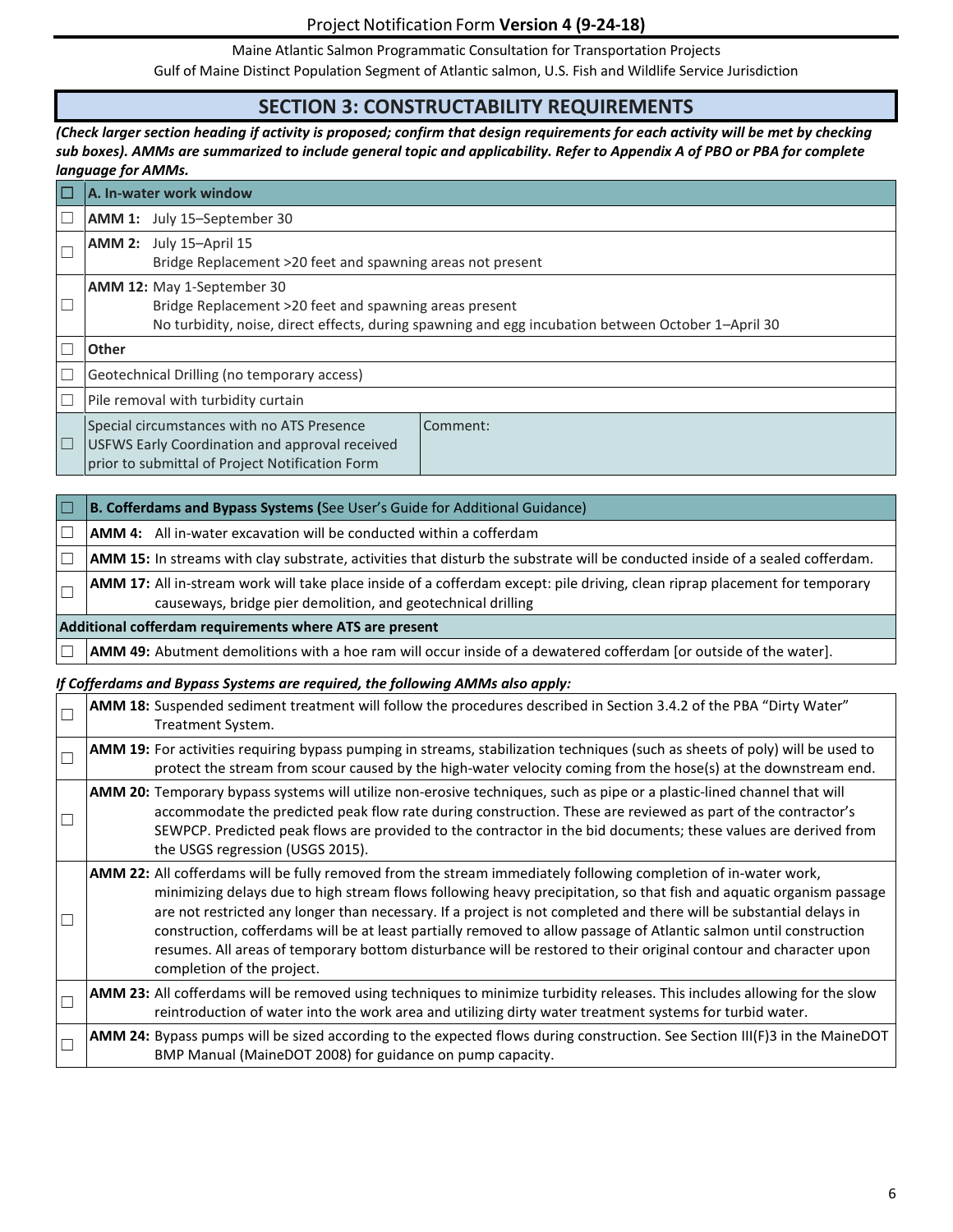Maine Atlantic Salmon Programmatic Consultation for Transportation Projects

| $\Box$                                                  | AMM 30: All intake pumps within fish bearing streams will have a fish screen installed, operated, and maintained. To prevent<br>Atlantic salmon juvenile entrainment related to water diversions, the contractor will use a screen on each pump<br>intake large enough so that the approach velocity does not exceed 0.06 meters per second (0.20 feet per second).<br>Square or round screen face openings are not to exceed 2.38 millimeters (3/32 inch) on a diagonal. Criteria for<br>slotted face openings will not exceed 1.75 millimeters (approximately 1/16 inch) in the narrow direction. These<br>screen criteria follow those indicated by the NMFS (2008). Intake hoses will be regularly monitored while pumping<br>to minimize adverse effects to Atlantic salmon. |  |
|---------------------------------------------------------|-----------------------------------------------------------------------------------------------------------------------------------------------------------------------------------------------------------------------------------------------------------------------------------------------------------------------------------------------------------------------------------------------------------------------------------------------------------------------------------------------------------------------------------------------------------------------------------------------------------------------------------------------------------------------------------------------------------------------------------------------------------------------------------|--|
| Additional cofferdam requirements where ATS are present |                                                                                                                                                                                                                                                                                                                                                                                                                                                                                                                                                                                                                                                                                                                                                                                   |  |
| $\boxtimes$                                             | AMM 29: -MaineDOT or MTA environmental staff or similarly qualified consultants will capture and remove as many Atlantic<br>salmon and other fish species as possible ("See Appendix G of User's guide).<br>-Cofferdams must be dewatered to less than 2 feet deep to facilitate Fish Evacuation. Differing conditions must be<br>discussed with USFWS prior to submittal of the PNF.                                                                                                                                                                                                                                                                                                                                                                                             |  |
|                                                         | AMM 55: Cofferdams that span the entire channel will not be used for bridge scour countermeasure projects.                                                                                                                                                                                                                                                                                                                                                                                                                                                                                                                                                                                                                                                                        |  |

|        | <b>C. Temporary Causeway</b>                                                                                                                                                                                                                                                                                                |
|--------|-----------------------------------------------------------------------------------------------------------------------------------------------------------------------------------------------------------------------------------------------------------------------------------------------------------------------------|
| AMM 6: | Temporary causeways placed in the riparian area will be constructed in a manner that they do not allow erosion into<br>resources during construction. This will be reviewed and approved as a part of the SEWPCP, including review of<br>location as well as placing a nonerodable material on the surface of the causeway. |
|        | <b>AMM 31:</b> Temporary causeways in stream channels will be constructed of non-erodible material, i.e., plain riprap or large<br>riprap (per MaineDOT standard specifications) over geotextile fabric. Temporary causeways will extend to no more<br>than 25% of BFW of the stream or river.                              |

| D. Pile Driving                                                                                                                                                                                                                                                 |  |  |
|-----------------------------------------------------------------------------------------------------------------------------------------------------------------------------------------------------------------------------------------------------------------|--|--|
| <b>AMM 21:</b> Sheet pile driving (if utilized) will be completed using a vibratory hammer.                                                                                                                                                                     |  |  |
| Additional requirements for Pile Driving where ATS are present                                                                                                                                                                                                  |  |  |
| AMM 36: Round pile sizes will be less than 30 inches in diameter. H-pile size will be less than 14 inches.                                                                                                                                                      |  |  |
| <b>AMM 37:</b> A vibratory hammer will be used as much as possible for all pile driving activities.                                                                                                                                                             |  |  |
| <b>AMM 38:</b> Pile driving will occur during the day.                                                                                                                                                                                                          |  |  |
| <b>AMM 39:</b> Hydroacoustic monitoring will be completed for all impact pile driving using the monitoring template developed by<br>the Fisheries Hydroacoustic Working Group and following the methods described in the Technical Guidance<br>(Caltrans 2015). |  |  |
| <b>AMM 40:</b> A bubble curtain meeting the design criteria, as defined in the User's Guide, will be employed during all impact pile<br>driving events.                                                                                                         |  |  |

| $\Box$       | $E.$ Riprap                                                                                                    |
|--------------|----------------------------------------------------------------------------------------------------------------|
|              | <b>AMM 4:</b> All in-water excavation will be conducted within a cofferdam.                                    |
| $\mathbb{L}$ | <b>AMM 42:</b> Permanent riprap placed in a stream below the bankfull elevation $(Q1)$ will be covered by CSM. |
|              | <b>AMM 43:</b> Riprap placed outside of a cofferdam must be cleaned prior to installation.                     |

| IO | <b>F. Grout Bag Installation/Concrete Repair</b>                                                                                                                                                                                                                                                                                               |
|----|------------------------------------------------------------------------------------------------------------------------------------------------------------------------------------------------------------------------------------------------------------------------------------------------------------------------------------------------|
|    | <b>AMM 32:</b> 1. Grout slurry will be applied at a rate of $\sim$ two cubic yards per hour or less<br>2. Turbidity curtains will be used when practicable (in flows less than one foot per second<br>3. An anti-washout admixture (AWA) will be mixed with the grout prior to application<br>4. Grout will be piped into or behind grout bags |
|    | <b>AMM 33:</b> As per Standard Specification 656.3.6 (e), the contractor will not place uncured concrete directly into a water body.<br>The contractor shall not wash tools, forms, or other items in or adjacent to a water body or wetland.                                                                                                  |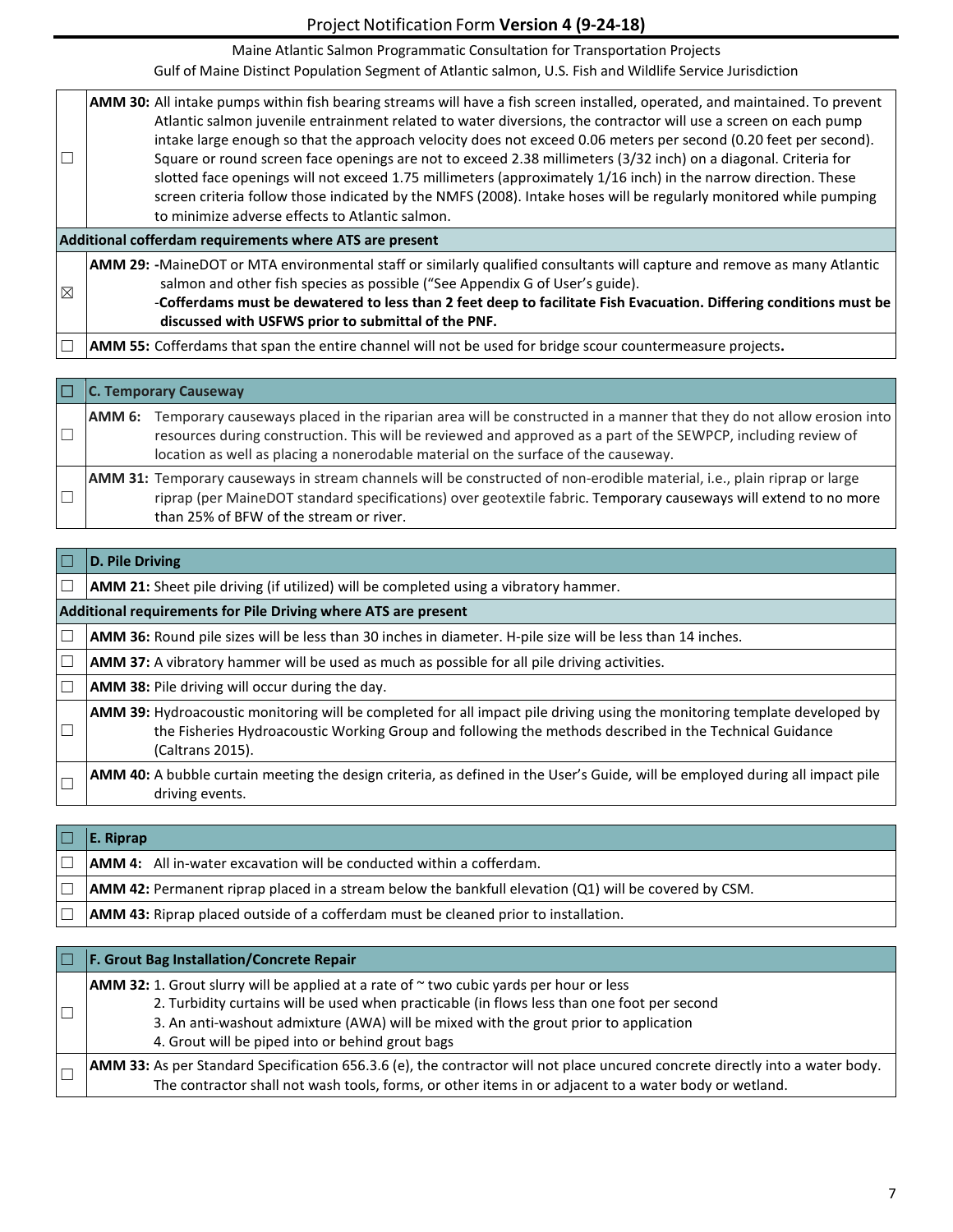Maine Atlantic Salmon Programmatic Consultation for Transportation Projects

Gulf of Maine Distinct Population Segment of Atlantic salmon, U.S. Fish and Wildlife Service Jurisdiction

| $\Box$ | AMM 34: Prior to release to a natural resource, any impounded water that has been in contact with concrete placed during<br>construction must have a pH between 6.0 and 8.5, must be within one pH unit of the background pH level of the<br>resource and must have a turbidity level no greater than the receiving resource. This requirement is applicable to<br>concrete that is placed or spilled (including leakage from forms) as well as indirect contact via tools or equipment.<br>Disposal or treatment of water not meeting release criteria shall be addressed in the SEWPCP. Discharging<br>impounded water to the stream must take place in a manner that does not disturb the stream bottom or cause<br>erosion. The Contractor shall be responsible for monitoring pH with a calibrated meter accurate to 0.1 units. A<br>record of pH measurements shall be kept in the Environmental Field Representative's log. Concrete being placed as |
|--------|-------------------------------------------------------------------------------------------------------------------------------------------------------------------------------------------------------------------------------------------------------------------------------------------------------------------------------------------------------------------------------------------------------------------------------------------------------------------------------------------------------------------------------------------------------------------------------------------------------------------------------------------------------------------------------------------------------------------------------------------------------------------------------------------------------------------------------------------------------------------------------------------------------------------------------------------------------------|
|        | a seal in a cofferdam for bridge pier construction is considered "impounded water".                                                                                                                                                                                                                                                                                                                                                                                                                                                                                                                                                                                                                                                                                                                                                                                                                                                                         |

| <b>G. Bridge Removal &amp; Demolition</b>                                                                                                                                                                                                                                                                                                                                                                                                                                                                                                                                            |  |  |  |  |
|--------------------------------------------------------------------------------------------------------------------------------------------------------------------------------------------------------------------------------------------------------------------------------------------------------------------------------------------------------------------------------------------------------------------------------------------------------------------------------------------------------------------------------------------------------------------------------------|--|--|--|--|
| <b>AMM 28</b> : Any removed piling or other demolition material will be properly disposed of at a location in compliance with<br>applicable regulatory approvals.                                                                                                                                                                                                                                                                                                                                                                                                                    |  |  |  |  |
| <b>AMM 35</b> : Demolition and debris removal and disposal will comply with Section 202.03 of the MaineDOT's Standard<br>Specifications. The Contractor will contain all demolition debris, including debris from wearing surface removal, saw<br>cut slurry, dust, etc., and will not allow it to discharge to any resource. The Contractor will dispose of debris in<br>accordance with the Maine Solid Waste Law (Title 38 M.R.S.A., Section 1301 et. seq.). The demolition plan,<br>containment, and disposal of demolition debris will be addressed in the Contractor's SEWPCP. |  |  |  |  |
| <b>AMM 50:</b> If piles are removed by cutting, they must be cut to one foot below the substrate level.                                                                                                                                                                                                                                                                                                                                                                                                                                                                              |  |  |  |  |
| <b>AMM 51:</b> If a pile is pulled from the substrate, the work will be completed using a BMP specifically for minimizing turbidity,<br>such as a turbidity curtain.                                                                                                                                                                                                                                                                                                                                                                                                                 |  |  |  |  |
| Additional demolition requirements where ATS are present                                                                                                                                                                                                                                                                                                                                                                                                                                                                                                                             |  |  |  |  |
| AMM 49: Abutment demolitions with a hoe ram will occur inside of a dewatered cofferdam or outside of the water.                                                                                                                                                                                                                                                                                                                                                                                                                                                                      |  |  |  |  |

| IT | H. Underwater Blasting                                                                                                                                   |
|----|----------------------------------------------------------------------------------------------------------------------------------------------------------|
|    | <b>AMM 41:</b> In-water blasting is not allowed when Atlantic salmon could be present.<br>Underwater Blasting is proposed only when ATS are not present. |
|    |                                                                                                                                                          |

|    | □  I. Scour Countermeasure Cable Mats                                                                                                                                                                                                           |  |  |
|----|-------------------------------------------------------------------------------------------------------------------------------------------------------------------------------------------------------------------------------------------------|--|--|
| ╹└ | <b>AMM 44:</b> Cable mats used for scour protection will be backfilled with a gravel-like material between the voids. Any larger<br>stones or streambed material excavated for the placement of the mats will then be distributed on top of the |  |  |
|    | countermeasures.                                                                                                                                                                                                                                |  |  |
|    | Additional cofferdam requirements where ATS are present                                                                                                                                                                                         |  |  |

□ **AMM 55:** Cofferdams that span the entire channel will not be used for bridge scour countermeasure projects

| $\Box$ J. Spawning areas                                                                                                                             |
|------------------------------------------------------------------------------------------------------------------------------------------------------|
| <b>AMM 13:</b> Spawning habitat may be affected temporarily during construction (outside of October 1-April 30; see AMM 12) and<br>will be restored. |

| $\Box$ K. Clay Substrates                                                                                                            |
|--------------------------------------------------------------------------------------------------------------------------------------|
| <b>AMM 15:</b> In streams with clay substrate, activities that disturb the substrate will be conducted inside of a sealed cofferdam. |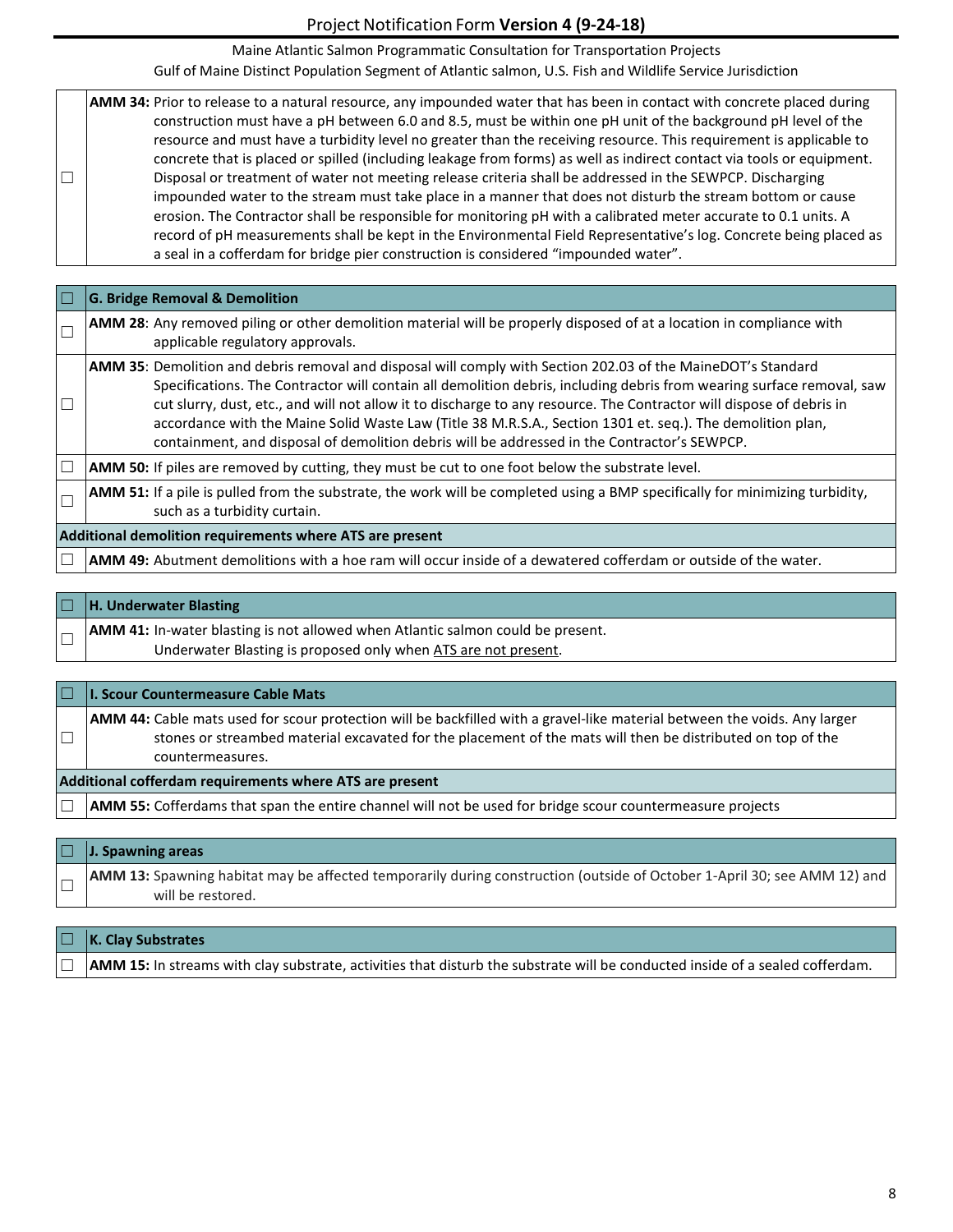Maine Atlantic Salmon Programmatic Consultation for Transportation Projects

Gulf of Maine Distinct Population Segment of Atlantic salmon, U.S. Fish and Wildlife Service Jurisdiction

#### **SECTION 4: GENERIC REQUIREMENTS**

*These AMMs applied to and are required for every project to be consistent with MAPS. Refer to Appendix A of BO for complete language for AMMs.*

☐ **A. Apply all other AMMs appropriate for the action (see Appendix H of the User's Guide)**

AMMs: **3-5, 7-18, 25-27, and 45** Comments:

## **SECTION 5: EFFECTS DETERMINATIONS**

| <b>Potential Effects to</b><br><b>Atlantic salmon:</b>          | LAA                                                                                                                                                                                                                                       | <b>NLAA</b>                | N/A    | <b>Comments</b> |
|-----------------------------------------------------------------|-------------------------------------------------------------------------------------------------------------------------------------------------------------------------------------------------------------------------------------------|----------------------------|--------|-----------------|
| <b>Elevated Turbidity and</b><br><b>Transport</b>               | If ATS are present:<br>□ Cofferdam Installation<br>□ Bypass Channel<br>Installation<br>$\Box$ Pile installation and<br>Removal                                                                                                            | $\Box$                     | $\Box$ |                 |
| <b>Temporary</b><br><b>Migration/Movement</b><br><b>Barrier</b> | If ATS are present:<br>$\Box$ Cofferdam Installation<br>$\Box$ Bypass channel<br>installation<br>$\Box$ Pier and abutment<br>demolition                                                                                                   | $\Box$                     | □      |                 |
| <b>Permanent</b><br><b>Migration/Movement</b><br><b>Barrier</b> | If ATS are present:<br>$\Box$ Invert line/slipline<br>$\square$ Culvert Extensions                                                                                                                                                        | □                          | $\Box$ |                 |
| <b>Fish Handling and</b><br>Relocation                          | $\Box$ If ATS are present                                                                                                                                                                                                                 | $\Box$                     | $\Box$ |                 |
| Impingement/<br><b>Entrainment</b>                              |                                                                                                                                                                                                                                           | $\boldsymbol{X}$<br>always |        |                 |
| <b>Water Quality Impact</b><br>(pollutants)                     | If ATS are present:<br>$\Box$ Grout Bag Installation                                                                                                                                                                                      | □                          | $\Box$ |                 |
| <b>Habitat Alteration</b>                                       | If ATS are present:<br>$\square$ Slipline/Invert line<br>$\Box$ Scour Countermeasures<br>$\Box$ BFW Culverts in Tier 2<br>$\Box$ Riprap not covered with<br>CSM (inlet/outlet<br>stabilization on Stream<br><b>Crossing Replacements)</b> | $\Box$                     | $\Box$ |                 |
| <b>Underwater Noise</b>                                         | If ATS are present:<br>$\Box$ Pile Installation with an<br>impact hammer<br>$\Box$ Abutment/pier<br>demolition a hoe ram                                                                                                                  | $\Box$                     | □      |                 |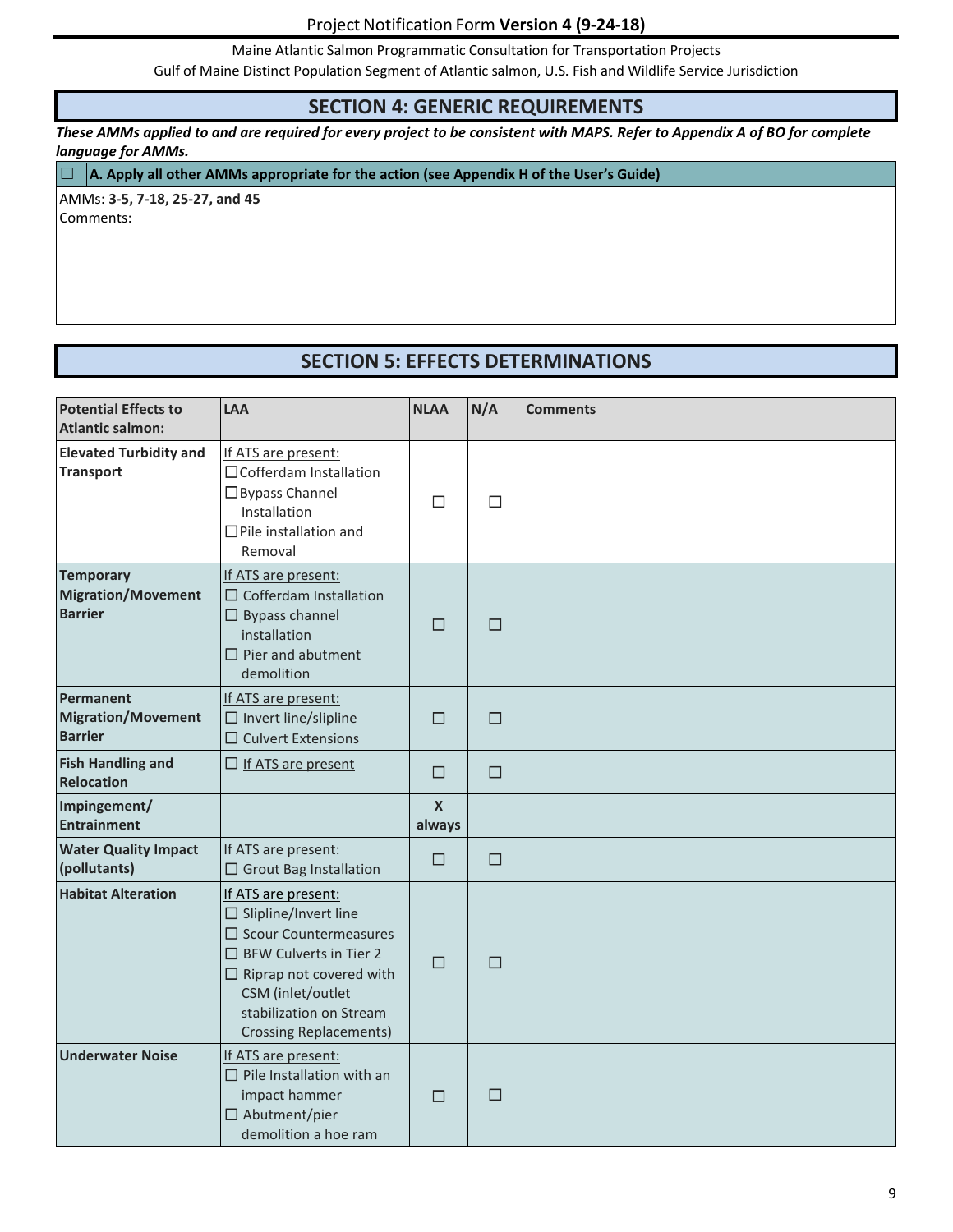#### Maine Atlantic Salmon Programmatic Consultation for Transportation Projects

Gulf of Maine Distinct Population Segment of Atlantic salmon, U.S. Fish and Wildlife Service Jurisdiction

| <b>PBF Element</b><br>[Defined in Section 5.2 of BO]: | <b>LAA</b>                                                                                                                           | NLAA*  | <b>Comments</b> |
|-------------------------------------------------------|--------------------------------------------------------------------------------------------------------------------------------------|--------|-----------------|
| <b>Spawning and Rearing</b>                           |                                                                                                                                      |        |                 |
| <b>SR1</b>                                            |                                                                                                                                      | П      |                 |
| SR 2, 3                                               |                                                                                                                                      | $\Box$ |                 |
| SR 4, 5, 6, 7                                         | $\Box$ Slipline/Invert line<br>$\Box$ Scour Countermeasures<br>$\Box$ BFW Culverts in Tier 2<br>$\Box$ Culvert end extensions/Resets | П      |                 |
| <b>Migratory</b>                                      |                                                                                                                                      |        |                 |
| M1                                                    |                                                                                                                                      | □      |                 |
| M <sub>2</sub>                                        |                                                                                                                                      | П      |                 |
| M3                                                    |                                                                                                                                      | □      |                 |
| M4                                                    |                                                                                                                                      | П      |                 |
| M <sub>5</sub>                                        |                                                                                                                                      | П      |                 |
| M <sub>6</sub>                                        |                                                                                                                                      | ┓      |                 |

\*If design criteria, exclusions, and AMMs as laid out in the MAPS are followed, all activities covered by MAPS will result in NLAA to Critical Habitat.

| <b>Final Effect Determination Atlantic Salmon</b>                  | $\Box$ LAA | $\Box$ NLAA |
|--------------------------------------------------------------------|------------|-------------|
| <b>Final Effect Determination Atlantic Salmon Critical Habitat</b> | $\Box$ LAA | $\Box$ NLAA |

# **SECTION 6: ADDITIONAL INFORMATION FOR PROJECTS LIKELY TO ADVERSELY AFFECT ATS/CH**

| Geographic areas of Adverse effects to ATS-See User's Guide for Guidance on developing these areas.                                                                                             |             |                                                        |  |  |
|-------------------------------------------------------------------------------------------------------------------------------------------------------------------------------------------------|-------------|--------------------------------------------------------|--|--|
| Data Required to Develop Incidental Take Statement (ITS)                                                                                                                                        |             |                                                        |  |  |
| <b>Stressor</b>                                                                                                                                                                                 | Square Feet | <b>BO Reference/Guidance</b><br>on Calculation of Area |  |  |
| Turbidity/sedimentation impacts<br>Section 5.1.1                                                                                                                                                |             |                                                        |  |  |
| Fish handling (size of cofferdammed area)<br>Section 5.1.4                                                                                                                                      |             |                                                        |  |  |
| Underwater noise (injury zone)<br>Section 5.1.2                                                                                                                                                 |             |                                                        |  |  |
| Habitat alteration (direct permanent impacts)<br>Section 5.1.7                                                                                                                                  |             |                                                        |  |  |
| Permanent movement/migration barriers (upstream Habitat Units)<br>Section 5.1.8                                                                                                                 |             |                                                        |  |  |
| Water quality (elevated pH zone)<br>Section 5.1.6                                                                                                                                               |             |                                                        |  |  |
| Temporary migration/movement barrier<br>N/A always<br>Section 5.1.3                                                                                                                             |             |                                                        |  |  |
| $\Box$ DMR was contacted with request for relevant data; such as survey data, stocking data, parr densities, spawning and rearing<br>habitat suitability, etc.; to assist in developing the ITS |             |                                                        |  |  |

| <b>Additional Submittals</b> |                                                                                                  |  |
|------------------------------|--------------------------------------------------------------------------------------------------|--|
| $\Box$                       | <b>Stream Crossing Replacement Design Report (required for all Stream Crossing replacements)</b> |  |
| $\Box$                       | In-lieu Fee Calculation Worksheet                                                                |  |
| IE                           | <b>Photos</b>                                                                                    |  |
| $\Box$                       | Email or other correspondence with DMR                                                           |  |
| ſΓ                           | Other:                                                                                           |  |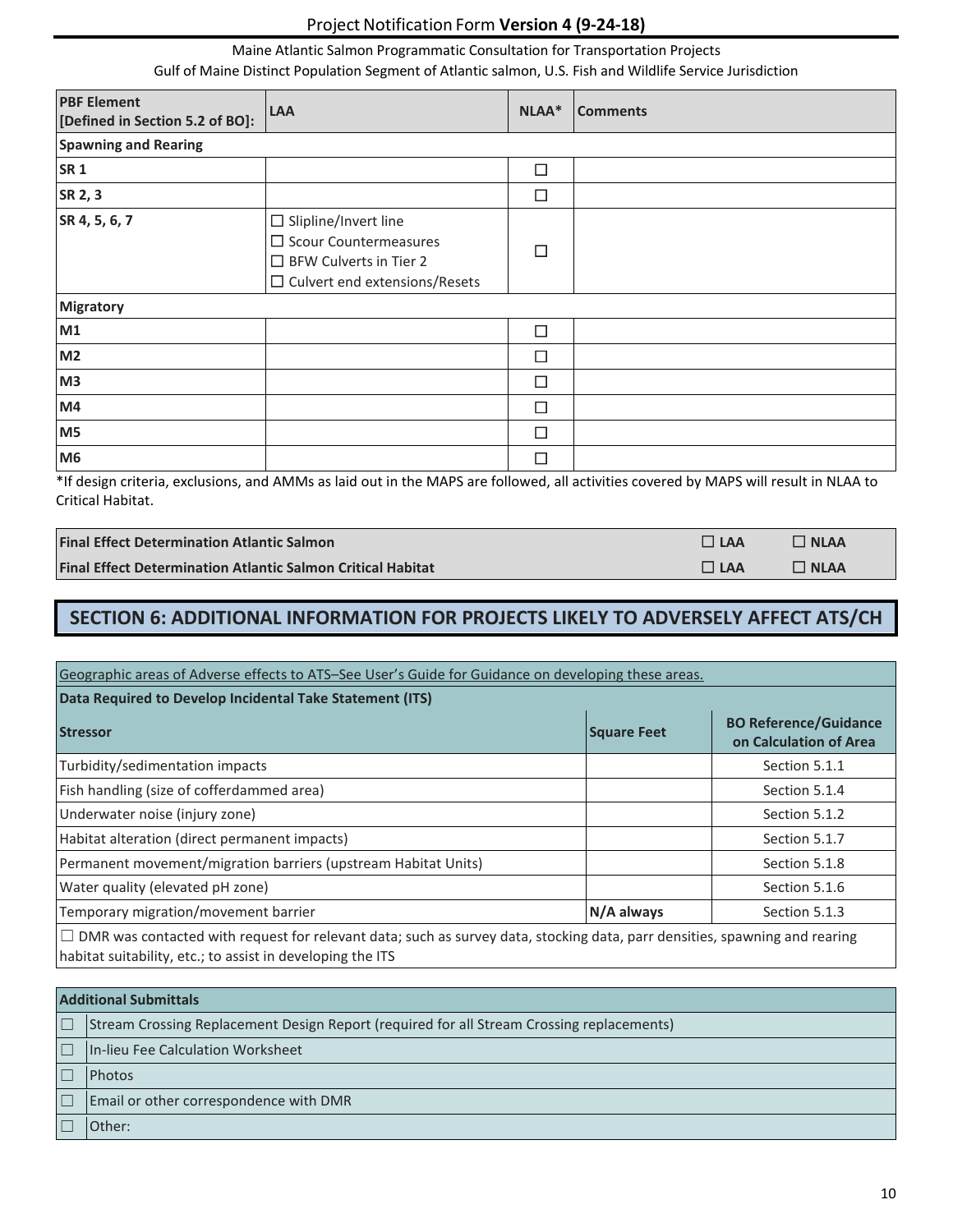Maine Atlantic Salmon Programmatic Consultation for Transportation Projects

Gulf of Maine Distinct Population Segment of Atlantic salmon, U.S. Fish and Wildlife Service Jurisdiction

## **SECTION 7: SIGNATURES & AUTHORIZATIONS**

**The MaineDOT biologist signature represents acknowledgement that this form was filled out using the best available scientific and commercial information. It also shows acknowledgement that the best preliminary project scope information.**

**MaineDOT Lead Biologist Signature**

**\_\_\_\_\_\_\_\_\_\_\_\_\_\_\_\_\_\_\_\_\_\_\_\_\_\_\_\_\_\_\_\_\_\_\_\_\_\_\_\_\_\_\_\_\_\_\_\_\_\_\_\_ Date \_\_\_\_\_\_\_\_\_\_\_\_\_\_**

**The USFWS biologist signature below acknowledges submission of the PNF is consistent with the MAPS.**

**USFWS Biologist Signature**

**\_\_\_\_\_\_\_\_\_\_\_\_\_\_\_\_\_\_\_\_\_\_\_\_\_\_\_\_\_\_\_\_\_\_\_\_\_\_\_\_\_\_\_\_\_\_\_\_\_\_\_\_ Date \_\_\_\_\_\_\_\_\_\_\_\_\_\_**

**Website for current version of form Form last revised by User: KIS 9/24/18**

### **SECTION 8: TAKE CALCULATIONS**

| <b>Stressor</b>                                                | <b>Take Result</b> |  |
|----------------------------------------------------------------|--------------------|--|
| Turbidity/sedimentation impacts                                |                    |  |
| Fish handling (size of cofferdammed area)                      |                    |  |
| Underwater noise (injury zone)                                 |                    |  |
| Habitat alteration (direct permanent impacts)                  |                    |  |
| Permanent movement/migration barriers (upstream Habitat Units) |                    |  |
| Water quality (elevated pH zone)                               |                    |  |
| Temporary migration/movement barrier                           |                    |  |
| Comments:                                                      |                    |  |
|                                                                |                    |  |
|                                                                |                    |  |
|                                                                |                    |  |

## **SECTION 9: SUMMARY OF AMM'S**

|  | <b>AMM 1:</b> July 15-September 30                                                                                                                                                                                                                                                                                                  |
|--|-------------------------------------------------------------------------------------------------------------------------------------------------------------------------------------------------------------------------------------------------------------------------------------------------------------------------------------|
|  | <b>AMM 2:</b> July 15-April 15, Bridge Replacement >20 feet and spawning areas not present                                                                                                                                                                                                                                          |
|  | <b>AMM 3:</b> All areas of temporary waterway or wetland fill will be restored to their original contour and character upon<br>completion of the project. Temporary fill includes fill that received authorization and fill that mistakenly enters a<br>resource (i.e., from slope failures, accidental broken sandbag cofferdams). |
|  | <b>AMM 4:</b> All in-water excavation will be conducted within a cofferdam                                                                                                                                                                                                                                                          |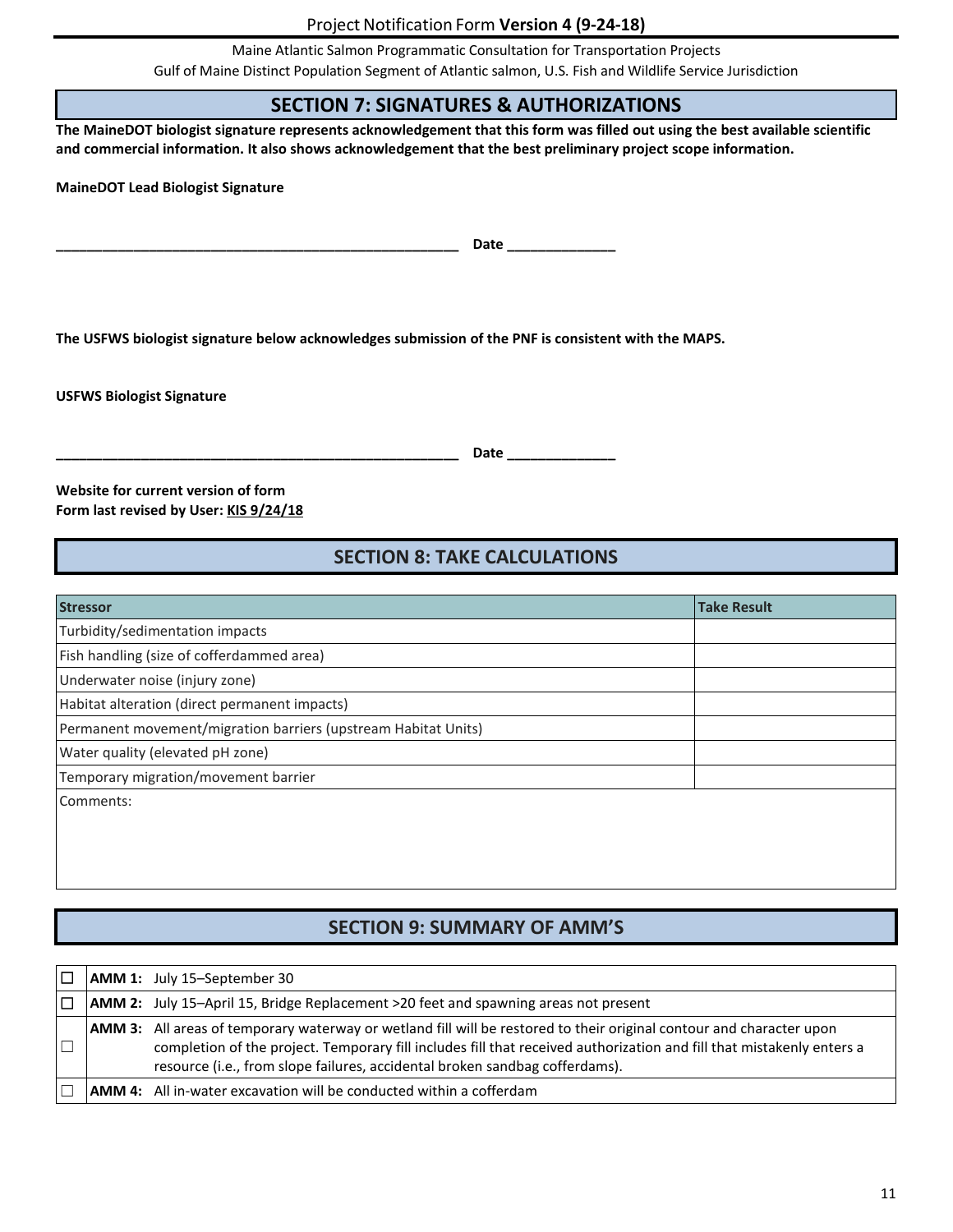Maine Atlantic Salmon Programmatic Consultation for Transportation Projects

| $\Box$                   |               | AMM 5: All areas of disturbed soil will be mulched and seeded with an approved native or noninvasive herbaceous seed mix<br>following construction and/or planted with native woody vegetation and trees appropriate during the first available<br>planting season. In areas where there is little to no slope and erosion and invasive species establishment is unlikely,<br>the native woody vegetation on the site will be allowed to regenerate naturally.                                                |
|--------------------------|---------------|---------------------------------------------------------------------------------------------------------------------------------------------------------------------------------------------------------------------------------------------------------------------------------------------------------------------------------------------------------------------------------------------------------------------------------------------------------------------------------------------------------------|
| $\Box$                   |               | AMM 6: Temporary causeways placed in the riparian area will be constructed in a manner that they do not allow erosion into<br>resources during construction. This will be reviewed and approved as a part of the SEWPCP, including review of<br>location as well as placing a nonerodable material on the surface of the causeway.                                                                                                                                                                            |
| $\Box$                   | <b>AMM 7:</b> | Vegetation rootstock will only be removed in those areas that are subject to permanent impacts. Replanting will be<br>completed as necessary and feasible, but may not be possible in certain situations, such as permanent impact areas,<br>roadway clear zone, or adjacent to or under bridges.                                                                                                                                                                                                             |
| $\Box$                   |               | AMM 8: To minimize the spread of noxious weeds into the riparian zone, all off-road equipment and vehicles operating from<br>existing open and maintained roads must be cleaned prior to entering the construction site to remove all soil, seeds,<br>vegetation, or other debris that could contain seeds or reproductive portions of plants. All equipment will be<br>inspected prior to offloading to ensure that they are clean.                                                                          |
| $\Box$                   | <b>AMM 9:</b> | During construction, any disturbed soils will be temporary stabilized with BMPs, such as straw mulch, plastic<br>sheeting, erosions control mix, or other appropriate BMPs. Disturbed areas with erodible soil can include, but are<br>not limited to, temporary storage piles, access ways, partially constructed slopes, etc.                                                                                                                                                                               |
| ⊔                        |               | AMM 10: The Proponents will hold a pre-construction meeting for each project with appropriate Environmental Field<br>Representatives, other MaineDOT or MTA staff, and construction crew or contractor(s) to review all procedures and<br>requirements for avoiding and minimizing effects to Atlantic salmon and to emphasize the importance of these<br>measures for protecting Atlantic salmon and its critical habitat. The Corps, the FHWA, and the Service staff will be<br>notified and                |
|                          |               | attend these meetings as practicable.                                                                                                                                                                                                                                                                                                                                                                                                                                                                         |
| $\Box$                   |               | AMM 11: The Proponents are not proposing to include any new road facilities in this PBA. A new road facility will be defined as<br>the creation of a new road longer than 0.5 mile in length. The new creation can include new connections and<br>realigned portions of intersections with new inputs. Highway relocations and realignments are not considered a new<br>road facility if drainage patterns are not altered and drainage remains within the same watershed as the previous<br>highway portion. |
| $\Box$                   |               | AMM 12: The Proponents will not affect (turbidity above background, acoustic, direct effects) spawning areas during spawning<br>and egg incubation periods (October 1 to April 30).                                                                                                                                                                                                                                                                                                                           |
| $\Box$                   |               | AMM 13: The Proponents will not temporarily affect spawning habitat without restoration.                                                                                                                                                                                                                                                                                                                                                                                                                      |
| $\Box$                   |               | AMM 14: No heavy construction equipment will travel into or through any flowing streams with erodible substrate (e.g., sand,<br>silt, and clay). Travel of heavy construction equipment into or through flowing streams and on stream substrate will<br>only occur when the stream substrate is non-erodible (e.g., ledge, cobble) and the contractor has received approval<br>from the MaineDOT or the MTA environmental field office staff.                                                                 |
| $\Box$                   |               | AMM 15: No activities that disturb the substrate will be conducted in streams with clay substrates that include in-water work<br>outside of a sealed cofferdam. This is due to the unpredictable nature of undesirable effects.                                                                                                                                                                                                                                                                               |
| $\Box$                   |               | AMM 16: The Proponents will require any work being completed under this programmatic consultation to submit a SEWPCP<br>for review and approval of the MaineDOT or the MTA staff prior to the start of work. The plan includes the review of<br>the implementation of any AMMs proposed.                                                                                                                                                                                                                      |
| $\overline{\phantom{a}}$ |               | AMM 17: The installation of cofferdam systems encloses a work area and reduces sediment pollution generated from<br>construction work. All in stream work will take place inside of a cofferdam except for the following sub activities: pile<br>driving, clean riprap placement for temporary causeways, bridge pier demolition, and geotechnical drilling. In-water<br>work in streams with a clay substrate will not occur outside of a sealed cofferdam.                                                  |
| $\Box$                   |               | AMM 18: Suspended sediment treatment will follow the procedures described in Section 3.4.2 of the PBA "Dirty Water"<br>Treatment System.                                                                                                                                                                                                                                                                                                                                                                      |
| $\Box$                   |               | AMM 19: For activities requiring bypass pumping in streams, stabilization techniques (such as sheets of poly) will be used to<br>protect the stream from scour caused by the high water velocity coming from the hose(s) at the downstream end.                                                                                                                                                                                                                                                               |
| ⊔                        |               | AMM 20: Temporary bypass systems will utilize non-erosive techniques, such as pipe or a plastic-lined channel that will<br>accommodate the predicted peak flow rate during construction. These are reviewed as part of the contractor's<br>SEWPCP. Predicted peak flows are provided to the contractor in the bid documents; these values are derived from<br>the USGS regression (USGS 2015).                                                                                                                |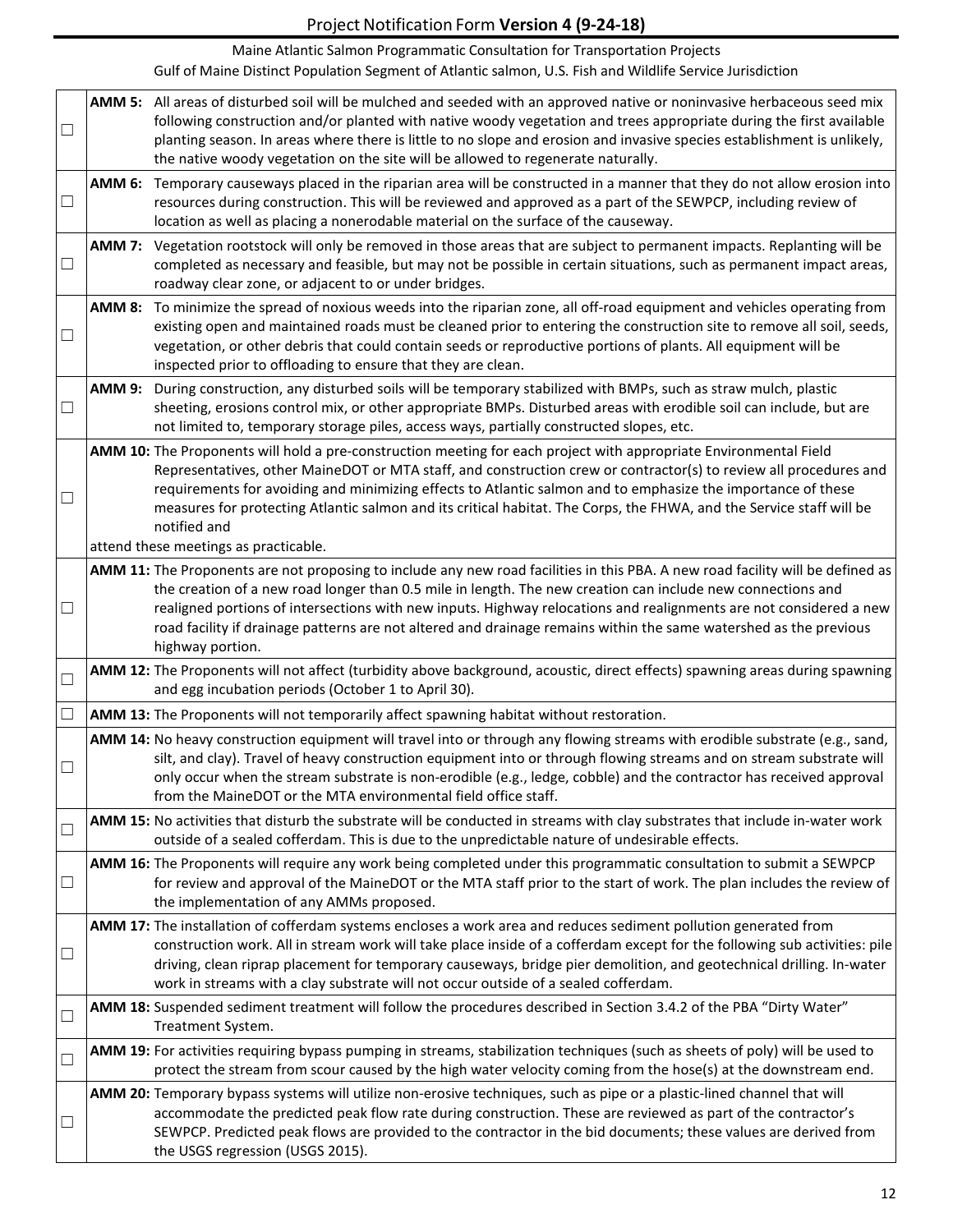Maine Atlantic Salmon Programmatic Consultation for Transportation Projects

| $\Box$ | AMM 21: Sheet pile driving (if utilized) will be completed using a vibratory hammer.                                                                                                                                                                                                                                                                                                                                                                                                                                                                                                                                                                                                                                                                                                                                                                                                                                                                                                                                                                                                                                                                                                                                                                                                                                                                                                                                                                                                         |
|--------|----------------------------------------------------------------------------------------------------------------------------------------------------------------------------------------------------------------------------------------------------------------------------------------------------------------------------------------------------------------------------------------------------------------------------------------------------------------------------------------------------------------------------------------------------------------------------------------------------------------------------------------------------------------------------------------------------------------------------------------------------------------------------------------------------------------------------------------------------------------------------------------------------------------------------------------------------------------------------------------------------------------------------------------------------------------------------------------------------------------------------------------------------------------------------------------------------------------------------------------------------------------------------------------------------------------------------------------------------------------------------------------------------------------------------------------------------------------------------------------------|
| $\Box$ | AMM 22: All cofferdams will be fully removed from the stream immediately following completion of in-water work, minimizing<br>delays due to high stream flows following heavy precipitation, so that fish and aquatic organism passage are not<br>restricted any longer than necessary. If a project is not completed and there will be substantial delays in<br>construction, cofferdams will be at least partially removed to allow passage of Atlantic salmon until construction<br>resumes. All areas of temporary bottom disturbance will be restored to their original contour and character upon<br>completion of the project.                                                                                                                                                                                                                                                                                                                                                                                                                                                                                                                                                                                                                                                                                                                                                                                                                                                        |
| $\Box$ | AMM 23: All cofferdams will be removed using techniques to minimize turbidity releases. This includes allowing for the slow<br>reintroduction of water into the work area and utilizing dirty water treatment systems for turbid water.                                                                                                                                                                                                                                                                                                                                                                                                                                                                                                                                                                                                                                                                                                                                                                                                                                                                                                                                                                                                                                                                                                                                                                                                                                                      |
| $\Box$ | AMM 24: Bypass pumps will be sized according to the expected flows during construction. See Section III(F)3 in the MaineDOT<br>BMP Manual (MaineDOT 2008) for guidance on pump capacity.                                                                                                                                                                                                                                                                                                                                                                                                                                                                                                                                                                                                                                                                                                                                                                                                                                                                                                                                                                                                                                                                                                                                                                                                                                                                                                     |
| $\Box$ | AMM 25: No equipment, materials, or machinery will be stored, cleaned, fueled, or repaired within any wetland or<br>watercourse. All vehicle and equipment refueling activities will occur more than 100 feet from any water course and<br>if not, all refueling areas will require fuel spill containment structures as per the SPCC Plan. Other construction<br>equipment maintenance will be done at a location consistent with SPCC Plan and in a manner that avoids hazardous<br>materials getting into the stream.                                                                                                                                                                                                                                                                                                                                                                                                                                                                                                                                                                                                                                                                                                                                                                                                                                                                                                                                                                     |
| $\Box$ | AMM 26: All pumps and generators will have appropriate spill containment structures and/or spill remediation materials<br>available, such as absorbent pads.                                                                                                                                                                                                                                                                                                                                                                                                                                                                                                                                                                                                                                                                                                                                                                                                                                                                                                                                                                                                                                                                                                                                                                                                                                                                                                                                 |
| $\Box$ | AMM 27: All equipment used for in-stream work will be cleaned of external oil, grease, dirt, and mud such that turbid water<br>does not drain to any wetland or watercourse. Any leaks or accumulations of these materials will be corrected<br>before entering streams or areas that drain directly to streams or wetlands. All releases into surface waters or<br>wetlands will be reported immediately to the appropriate regulatory body.                                                                                                                                                                                                                                                                                                                                                                                                                                                                                                                                                                                                                                                                                                                                                                                                                                                                                                                                                                                                                                                |
| $\Box$ | AMM 28: Any removed piling or other demolition material will be properly disposed of at a location in compliance with<br>applicable regulatory approvals.                                                                                                                                                                                                                                                                                                                                                                                                                                                                                                                                                                                                                                                                                                                                                                                                                                                                                                                                                                                                                                                                                                                                                                                                                                                                                                                                    |
| $\Box$ | AMM 29: To minimize fish stranding inside the cofferdam when dewatering, the MaineDOT or MTA environmental staff or<br>similarly qualified consultants will capture and remove as many Atlantic salmon and other fish species as possible.<br>The MaineDOT or MTA environmental staff or similarly qualified consultants will inspect the cofferdams after<br>placement for presence of adult Atlantic salmon. If adult Atlantic salmon are observed during active construction, all<br>activities will cease and the MaineDOT or MTA environmental staff or similarly qualified consultants will immediately<br>contact the Service's Maine Fish and Wildlife Complex 207/469-7300. The MaineDOT or the MTA environmental<br>staff or similarly qualified consultants will complete a fish evacuation where water depths allow following the plan<br>found in Appendix A of the BA. As stated in Appendix A, nets will be used to "herd" fish out of the work area to the<br>extent practicable prior to electrofishing and cofferdam installation. This kind of fish exclusion measure can occur<br>prior to cofferdam construction when water depths are less than <2 feet. Appropriate fish evacuation techniques in<br>cofferdams are required for bridge pier construction. Water depths and access make these evacuations a unique<br>situation. In these cases, the Proponents will provide project-specific fish evacuation plans to the Service prior to<br>programmatic approval. |
|        | AMM 30: All intake pumps within fish bearing streams will have a fish screen installed, operated, and maintained. To prevent<br>Atlantic salmon juvenile entrainment related to water diversions, the contractor will use a screen on each pump<br>intake large enough so that the approach velocity does not exceed 6.10 meters per second (0.20 feet per second).<br>Square or round screen face openings are not to exceed 2.38 millimeters (3/32 inch) on a diagonal. Criteria for<br>slotted face openings will not exceed 1.75 millimeters (approximately 1/16 inch) in the narrow direction. These<br>screen criteria follow those indicated by the NMFS (2008). Intake hoses will be regularly monitored while pumping<br>to minimize adverse effects to Atlantic salmon.                                                                                                                                                                                                                                                                                                                                                                                                                                                                                                                                                                                                                                                                                                            |
| $\Box$ | AMM 31: Temporary causeways in stream channels will be constructed of non-erodible material, i.e., plain riprap or large<br>riprap (per MaineDOT standard specifications) over geotextile fabric and will extend only to within 25 percent of the<br>BFW of the stream or river.                                                                                                                                                                                                                                                                                                                                                                                                                                                                                                                                                                                                                                                                                                                                                                                                                                                                                                                                                                                                                                                                                                                                                                                                             |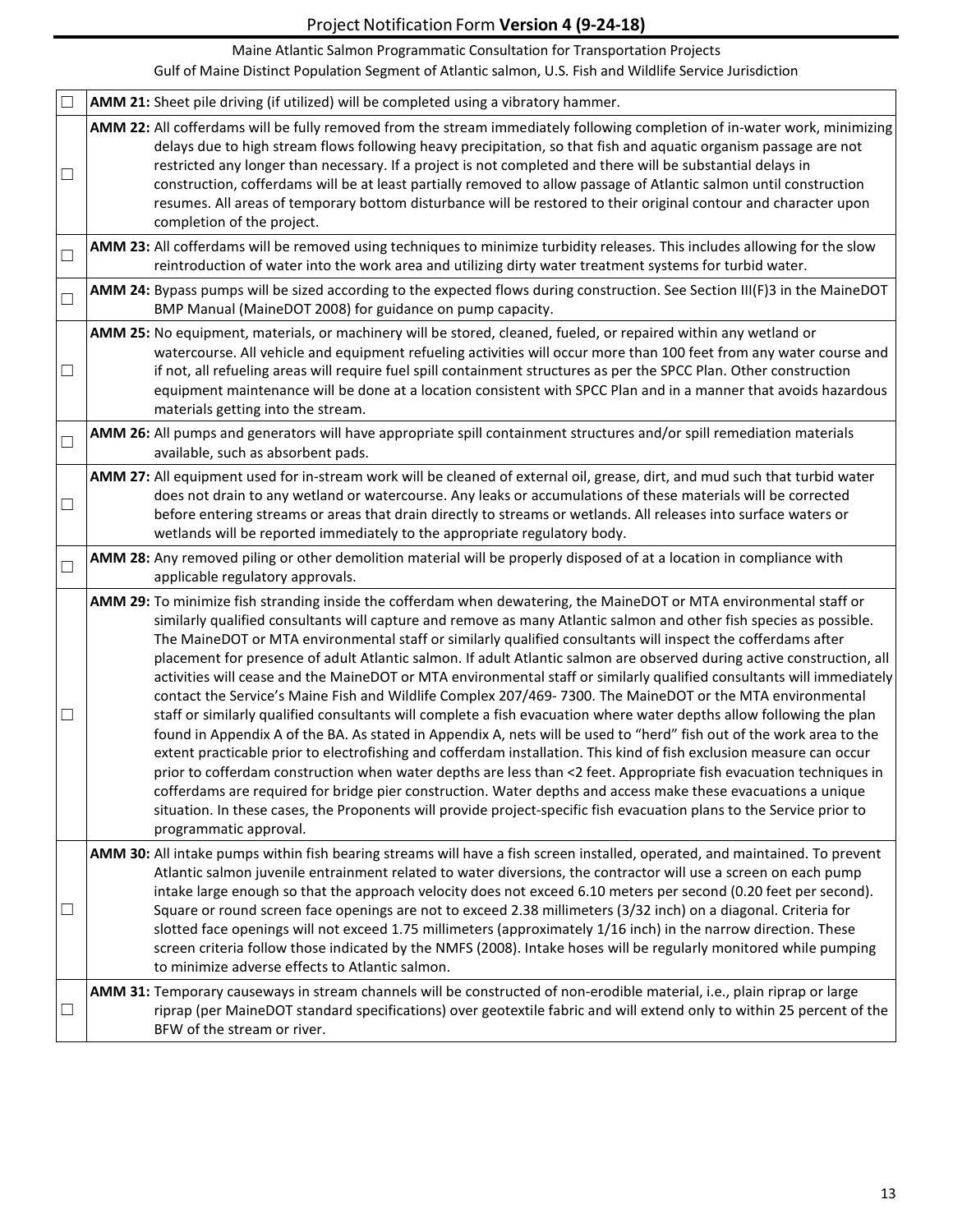|        | Maine Atlantic Salmon Programmatic Consultation for Transportation Projects                                                                                                                                                                                                                                                                                                                                                                                                                                                                                                                                                                                                                                                                                                                                                                                                                                                                                                                                                                        |
|--------|----------------------------------------------------------------------------------------------------------------------------------------------------------------------------------------------------------------------------------------------------------------------------------------------------------------------------------------------------------------------------------------------------------------------------------------------------------------------------------------------------------------------------------------------------------------------------------------------------------------------------------------------------------------------------------------------------------------------------------------------------------------------------------------------------------------------------------------------------------------------------------------------------------------------------------------------------------------------------------------------------------------------------------------------------|
|        | Gulf of Maine Distinct Population Segment of Atlantic salmon, U.S. Fish and Wildlife Service Jurisdiction                                                                                                                                                                                                                                                                                                                                                                                                                                                                                                                                                                                                                                                                                                                                                                                                                                                                                                                                          |
|        | AMM 32: The Proponents will employ the following procedure when completing grout bag repairs.<br>1. Apply the grout slurry at a rate of two cubic yards per hour to reduce the likelihood of elevated pH values<br>downstream.                                                                                                                                                                                                                                                                                                                                                                                                                                                                                                                                                                                                                                                                                                                                                                                                                     |
| $\Box$ | 2. Turbidity curtains will be used when practicable (in flows less than one foot per second) to separate high pH<br>water from the rest of the river.                                                                                                                                                                                                                                                                                                                                                                                                                                                                                                                                                                                                                                                                                                                                                                                                                                                                                              |
|        | 3. An anti-washout admixture (AWA) will be mixed with the grout prior to application.<br>4. Grout will be piped into or behind grout bags.                                                                                                                                                                                                                                                                                                                                                                                                                                                                                                                                                                                                                                                                                                                                                                                                                                                                                                         |
| $\Box$ | AMM 33: As per Standard Specification 656.3.6 (e), the contractor will not place uncured concrete directly into a water body.<br>The contractor shall not wash tools, forms, or other items in or adjacent to a water body or wetland.                                                                                                                                                                                                                                                                                                                                                                                                                                                                                                                                                                                                                                                                                                                                                                                                             |
| $\Box$ | AMM 34: Prior to release to a natural resource, any impounded water that has been in contact with concrete placed during<br>construction must have a pH between 6.0 and 8.5, must be within one pH unit of the background pH level of the<br>resource and must have a turbidity level no greater than the receiving resource. This requirement is applicable to<br>concrete that is placed or spilled (including leakage from forms) as well as indirect contact via tools or equipment.<br>Disposal or treatment of water not meeting release criteria shall be addressed in the SEWPCP. Discharging<br>impounded water to the stream must take place in a manner that does not disturb the stream bottom or cause<br>erosion. The Contractor shall be responsible for monitoring pH with a calibrated meter accurate to 0.1 units. A<br>record of pH measurements shall be kept in the Environmental Field Representative's log. Concrete being placed as<br>a seal in a cofferdam for bridge pier construction is considered "impounded water'. |
| $\Box$ | AMM 35: Demolition and debris removal and disposal will comply with Section 202.03 of the MaineDOT's Standard<br>Specifications. The Contractor will contain all demolition debris, including debris from wearing surface removal, saw<br>cut slurry, dust, etc., and will not allow it to discharge to any resource. The Contractor will dispose of debris in<br>accordance with the Maine Solid Waste Law (Title 38 M.R.S.A., Section 1301 et. seq.). The demolition plan,<br>containment, and disposal of demolition debris will be addressed in the Contractor's SEWPCP.                                                                                                                                                                                                                                                                                                                                                                                                                                                                       |
| $\Box$ | AMM 36: Round pile size is limited to less than 30 inches in diameter. H-pile size is limited to less than 14 inches.                                                                                                                                                                                                                                                                                                                                                                                                                                                                                                                                                                                                                                                                                                                                                                                                                                                                                                                              |
| $\Box$ | AMM 37: A vibratory hammer will be used as much as possible for all pile driving activities.                                                                                                                                                                                                                                                                                                                                                                                                                                                                                                                                                                                                                                                                                                                                                                                                                                                                                                                                                       |
| $\Box$ | AMM 38: Pile driving will occur during the day when fish are less active and Atlantic salmon migrations are minimized.                                                                                                                                                                                                                                                                                                                                                                                                                                                                                                                                                                                                                                                                                                                                                                                                                                                                                                                             |
| $\Box$ | AMM 39: Hydroacoustic monitoring will be completed for all impact pile driving using the monitoring template developed by<br>the Fisheries Hydroacoustic Working Group and following the methods described in the Technical Guidance<br>(Caltrans 2015).                                                                                                                                                                                                                                                                                                                                                                                                                                                                                                                                                                                                                                                                                                                                                                                           |
| $\Box$ | AMM 40: A bubble curtain meeting the design criteria, as defined in the User's Guide, will be employed during all impact pile<br>driving events. The bubble curtain design will mimic specifications for devices tested and employed for previous pile<br>driving events.                                                                                                                                                                                                                                                                                                                                                                                                                                                                                                                                                                                                                                                                                                                                                                          |
| $\Box$ | AMM 41: In-water blasting is not allowed when Atlantic salmon could be present.                                                                                                                                                                                                                                                                                                                                                                                                                                                                                                                                                                                                                                                                                                                                                                                                                                                                                                                                                                    |
| $\Box$ | AMM 42: Permanent riprap placed in a stream below the bankfull elevation will be covered by CSM.                                                                                                                                                                                                                                                                                                                                                                                                                                                                                                                                                                                                                                                                                                                                                                                                                                                                                                                                                   |
| $\Box$ | AMM 43: Any riprap that is placed in a stream that is not within a cofferdam will be cleaned prior to placement.                                                                                                                                                                                                                                                                                                                                                                                                                                                                                                                                                                                                                                                                                                                                                                                                                                                                                                                                   |
| $\Box$ | AMM 44: Cable mats used for scour protection will be backfilled with a gravel-like material between the voids. Any larger<br>stones or streambed material excavated for the placement of the mats will then be distributed on top of the<br>countermeasures.                                                                                                                                                                                                                                                                                                                                                                                                                                                                                                                                                                                                                                                                                                                                                                                       |
| $\Box$ | AMM 45: The Proponents will not adversely affect Atlantic salmon adults sheltering in holding pools.                                                                                                                                                                                                                                                                                                                                                                                                                                                                                                                                                                                                                                                                                                                                                                                                                                                                                                                                               |
| $\Box$ | AMM 46: In Atlantic salmon rearing habitat, bridge replacements with piers and abutments will not result in a net increase of<br>structure footprint. Piers and abutments will not be placed in Atlantic salmon spawning habitat.                                                                                                                                                                                                                                                                                                                                                                                                                                                                                                                                                                                                                                                                                                                                                                                                                  |
| $\Box$ | AMM 47: All invert line and slipline projects will have fish passage measures included in the design. Fish passage measures<br>include weirs inside and outside of the crossing structures to ensure that water depths and velocities allow for fish<br>passage at a range of flows.                                                                                                                                                                                                                                                                                                                                                                                                                                                                                                                                                                                                                                                                                                                                                               |
| $\Box$ | AMM 48: Invert line and slipline rehabilitation activities will not occur in Tier 1 priority areas.                                                                                                                                                                                                                                                                                                                                                                                                                                                                                                                                                                                                                                                                                                                                                                                                                                                                                                                                                |
| $\Box$ | AMM 49: Abutment demolitions with a hoe ram will occur inside of a dewatered cofferdam or outside of the water.                                                                                                                                                                                                                                                                                                                                                                                                                                                                                                                                                                                                                                                                                                                                                                                                                                                                                                                                    |
| $\Box$ | AMM 50: If piles are removed by cutting, they must be cut to one foot below the substrate level.                                                                                                                                                                                                                                                                                                                                                                                                                                                                                                                                                                                                                                                                                                                                                                                                                                                                                                                                                   |
| $\Box$ | AMM 51: If a pile is pulled from the substrate, the work will be completed using a BMP specifically for minimizing turbidity,<br>such as a turbidity curtain.                                                                                                                                                                                                                                                                                                                                                                                                                                                                                                                                                                                                                                                                                                                                                                                                                                                                                      |